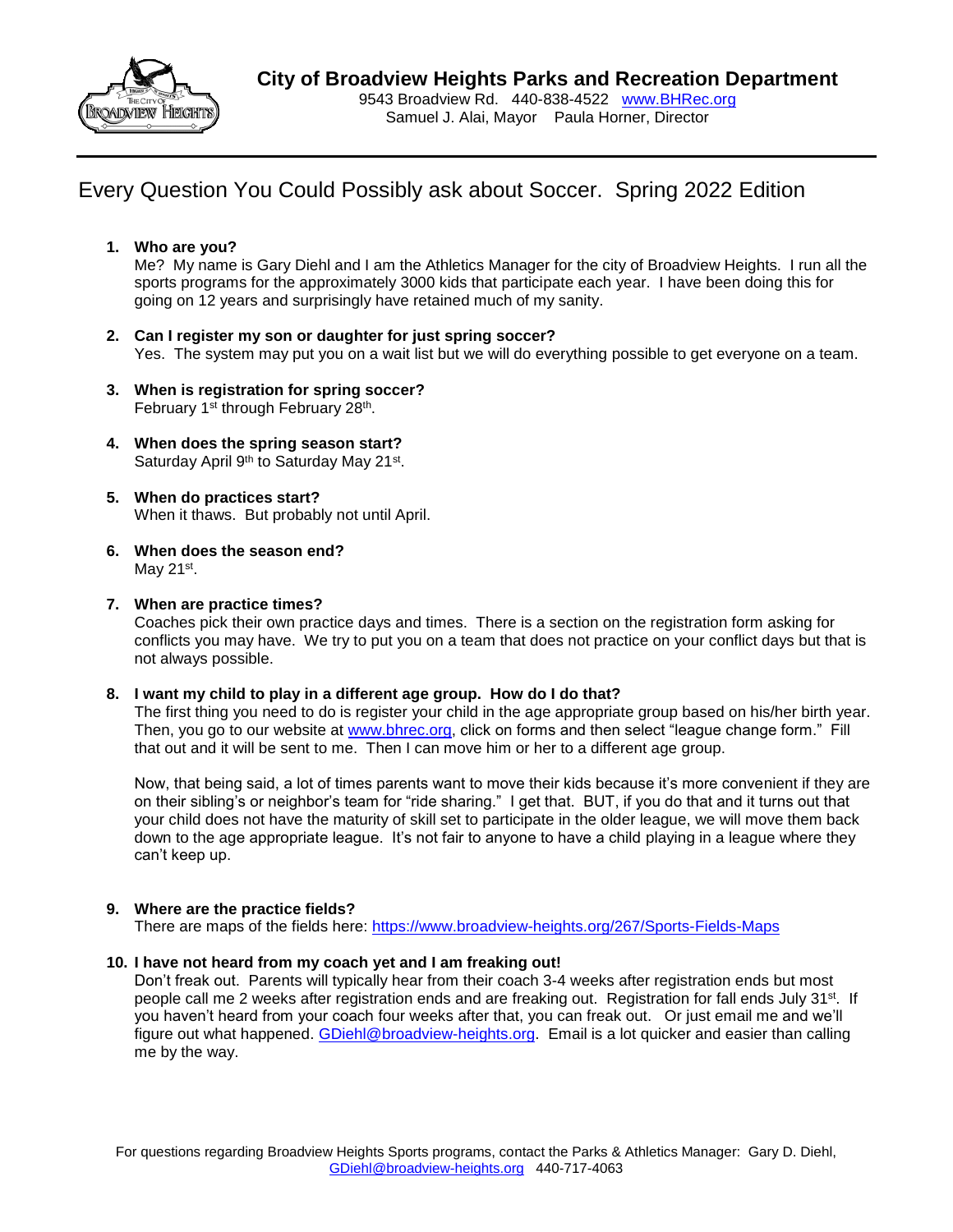

Samuel J. Alai, Mayor Paula Horner, Director

**11. My son or daughter wanted to play with friends and will be absolutely devastated if that doesn't happen.**

We are usually able to put kids together who want to play together. But not always. If it is going to be a problem I will usually contact the parents ahead of time and try and address it.

**12. We specifically indicated that we wanted to play with this friend and that friend and I just heard from a coach and we are NOT on the team that we specifically requested to be on! Why bother to ask if you are not going to honor our request. I am so angry right now and I want a full refund plus an additional 20% as punitive damages.** 

People always use the word "specifically" when they are really mad. Like was stated in item #8, we try to put kids together and make all the world a happy place. But it is not always possible. Often people don't specifically make a requests and then later decide they want to play on a certain team. Something that we should have psychically known somehow.

If we know what you wanted and can make it happen, we will. If we can't, sorry, but we just can't for whatever reason. But we will never offer a refund because a player didn't get on a team they wanted.

**13. I indicated that my child cannot practice on Monday, Tuesday or Wednesday and now I see she has practice on Wednesday. What's up with that?**

Although we do have a place on the registrations for practice conflicts, sometimes there is only so much we can do. We try to avoid conflicts but do not always have a team that practices on the most convenient day for a player. Sometimes there are conflict that just can't be avoided.

### **14. I volunteered to coach, why did I do that?**

Because you are a wonderful parent and you and your child will cherish this time for the rest of your lives. And you get a free coaches shirt!

### **15. What does my child need for soccer?**

Shin guards are a must. Rubber cleats are a good idea. Water bottle and a soccer ball. If you spent a bunch at the orthodontist, maybe a mouth guard. And a burning desire to win at all cost.

**16. When will the game schedules be available and where can I find them?** If all goes smoothly, about 2 weeks before the season starts.

The U9 and above schedules are located at [www.SRSLonline.org](http://www.srslonline.org/)

The U5-U7 should be available on the city's recreation website.

NOTE: Game schedules are subject to change for a variety of reasons. Always check with your coach about your upcoming game.

### **17. What time are games?**

U5 and U6 games are at 9:00 AM or 10:30 AM. Noon if we have that many teams.

- U7 games are at 9:00 AM, 10:30 Am or 12:00 PM
- U9 and above games are throughout the day Saturday.

#### **18. On the U5-U7 game schedules, it says "rescheduled" or "to be rescheduled" what's up with that?** *Rescheduled* means that the game has been rescheduled for the day and time shown.

For questions regarding Broadview Heights Sports programs, contact the Parks & Athletics Manager: Gary D. Diehl, [GDiehl@broadview-heights.org](mailto:GDiehl@broadview-heights.org) 440-717-4063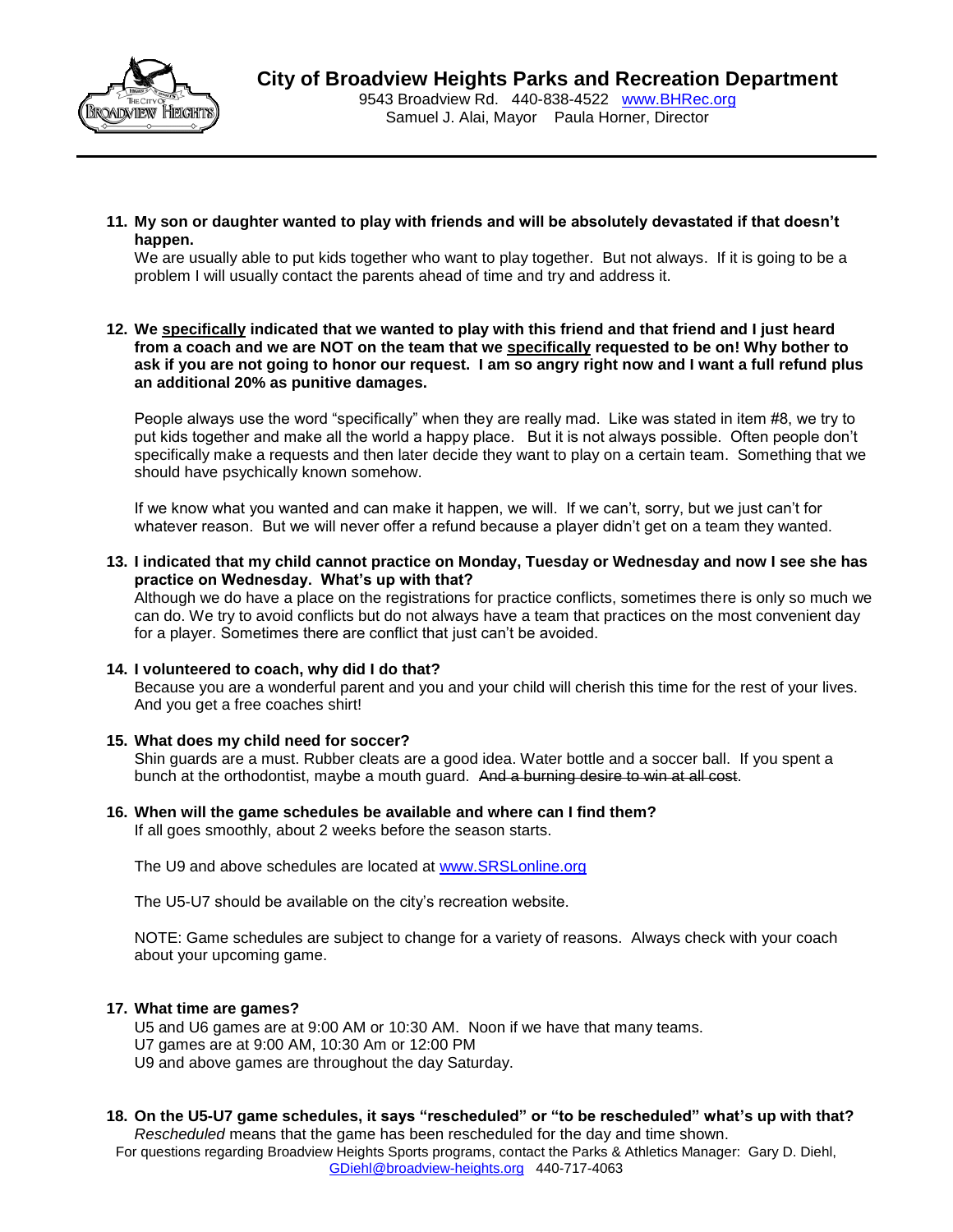

*To be Rescheduled* means the game is going to move but it has not been listed yet.

**19. Where are the game fields?**

There are maps to the game fields on the schedule online.

**20. Where are the away game fields?** On the SRSL website [www.srslonline.org](http://www.srslonline.org/) there are maps

### **21. Huh? What the heck is the SRSL?**

The SRSL is the Suburban Recreational Soccer League. It is the league we play in against other cities in the U9 an above age groups.

### **22. How long are games?**

U13 and U15 games are 4 x 15 minute quarters U9 and U11 games are 4 x 12 minute quarters U7 games are 4 x 10 minute quarters U5 and U6 games are 4 x 8 minute quarters or until they lose interest or start to cry.

### **23. How do I contact the other coach?**

If you are a parent, you don't. If you are coach, we will give you a list of contact info for the opposing coaches before the season.

### **24. When will uniforms be ready?**

Typically, a week before games but that is dependent upon the vendor.

### **25. What do I do if a jersey is the wrong size?**

Bring it to the rec center and they will swap it out for one that fits.

### **26. Do we get game balls?**

Yep. Coaches one game ball per team.

### **27. Do we get cones?**

Yep. About a dozen. Although that will depend upon availability. Cones are one of those weird things that became hard to find because of Covid. Along with bikes, pools, yeast and common sense.

### **28. What size balls do we use**

U5 an U6 use #3 balls  $U7 - U13$  use #4 balls U15 us #5 balls

### **29. Do we have referees?**

U7 and above games have referees. Be nice to them, they are hard to find. More on that later.

### **30. Why are we playing games in other cities?**

U9 and above teams play in the Suburban Recreational Soccer League (SRSL). The SRSL is made up of neighboring communities like Seven Hills, Parma Heights, Middleburg Heights. Broadview Heights is the largest of the member communities with the most teams. So we got that going for us. Which is nice.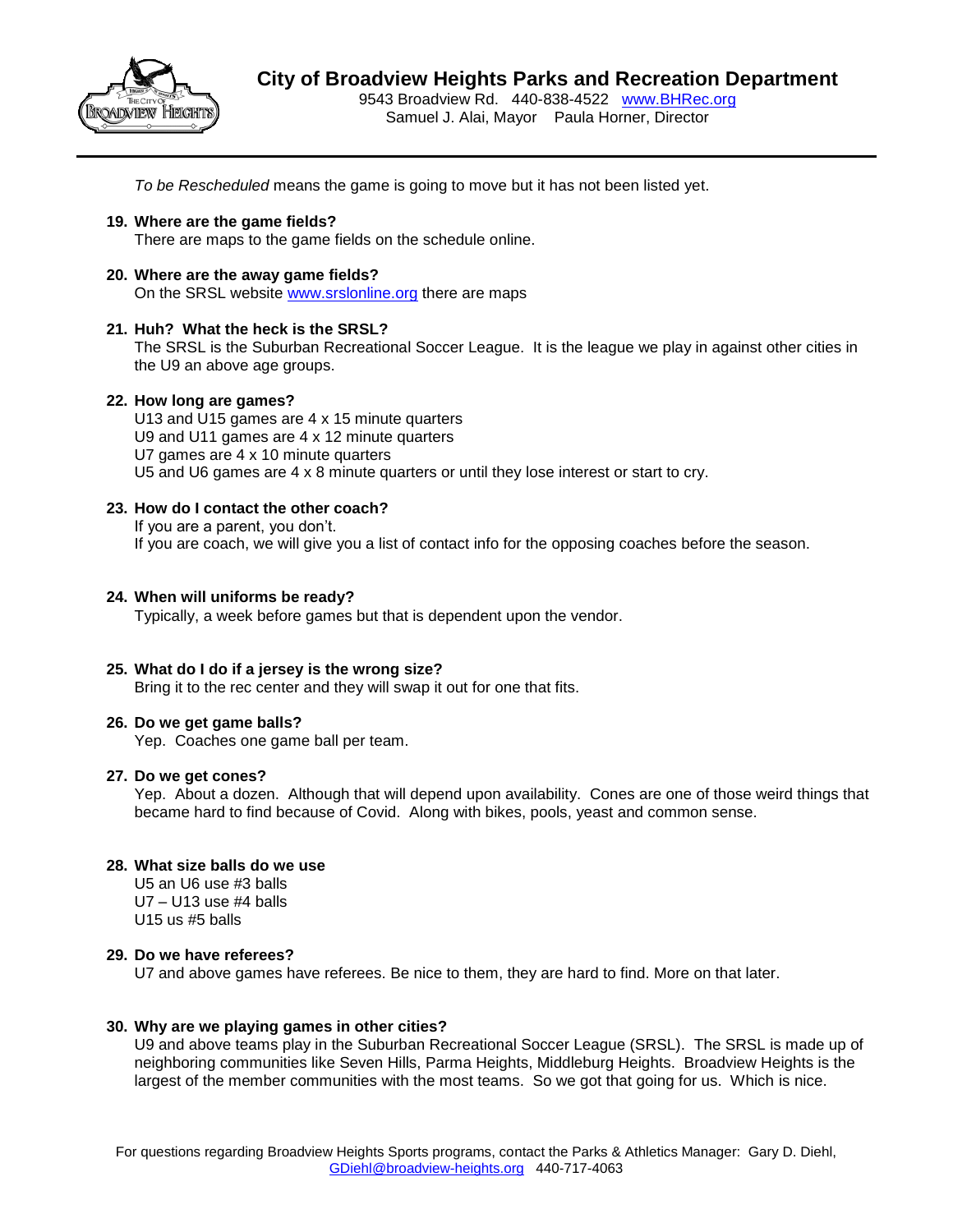

### **31. What are the rules?**

You can find soccer rules by searching for "Laws of the Game" online. Each league also has specific rules for the age group. I will post those rules online along with the schedules.

- **32. Where can I get a copy of the rules?** Same as above
- **33. I don't like the rules. Can I change them?** No.

### **34. What about earrings?**

Almost certainly someone will show up week one with earrings. She (or I suppose he) cannot play with earrings. There is no way around it. They have to come out, even if they were just pierced.

No. you cannot put tape over them.

I have actually seen a kid's ear get ripped up because she was wearing earrings. It was gross.

#### **35. Can I bring a dog to our games?**

No, there is actually a city ordinance prohibiting dogs on city property. Apparently some previous city council members hated dogs, or stepped in poo once. If someone does bring a dog to the game I will have to confiscate it, take it home and play with it.

### **36. Can I bring a pig to our game?**

Technically yes, but don't. And don't even ask about chickens.

#### **37. How do I reschedule a game?**

If you are a parent, you can't.

If you are a coach of a U5 or U6 team, just contact the other coach and come up with a time that works for both of you. There is no need to let me know.

If you are a coach of a U7 team, contact the other coach and come up with a day and time. If you want a referee, and you should, you will need to give me at least a week's notice.

If you are a coach of U9 or above team, it gets more complicated. I would strongly encourage you to try and not reschedule games. If it's just you (the coach) that can't be there, try to find someone to fill in for you. IF you make it clear that you cannot be there, someone will step up, albeit reluctantly.

If it is absolutely imperative that you reschedule, like every girl on the team is going to a girl scout camp out that weekend, then here is what you do. If it is your home game you start by contacting me, (Gary Diehl) and giving me some dates that might work. Keep in mind that there may be other games scheduled on those days and a field might not be available. I'll tell what is available. Then contact the other coach and see if those dates work for him or her. It can get very complicated finding times that work. Like I said, it's always best to try to play your game on the assigned date.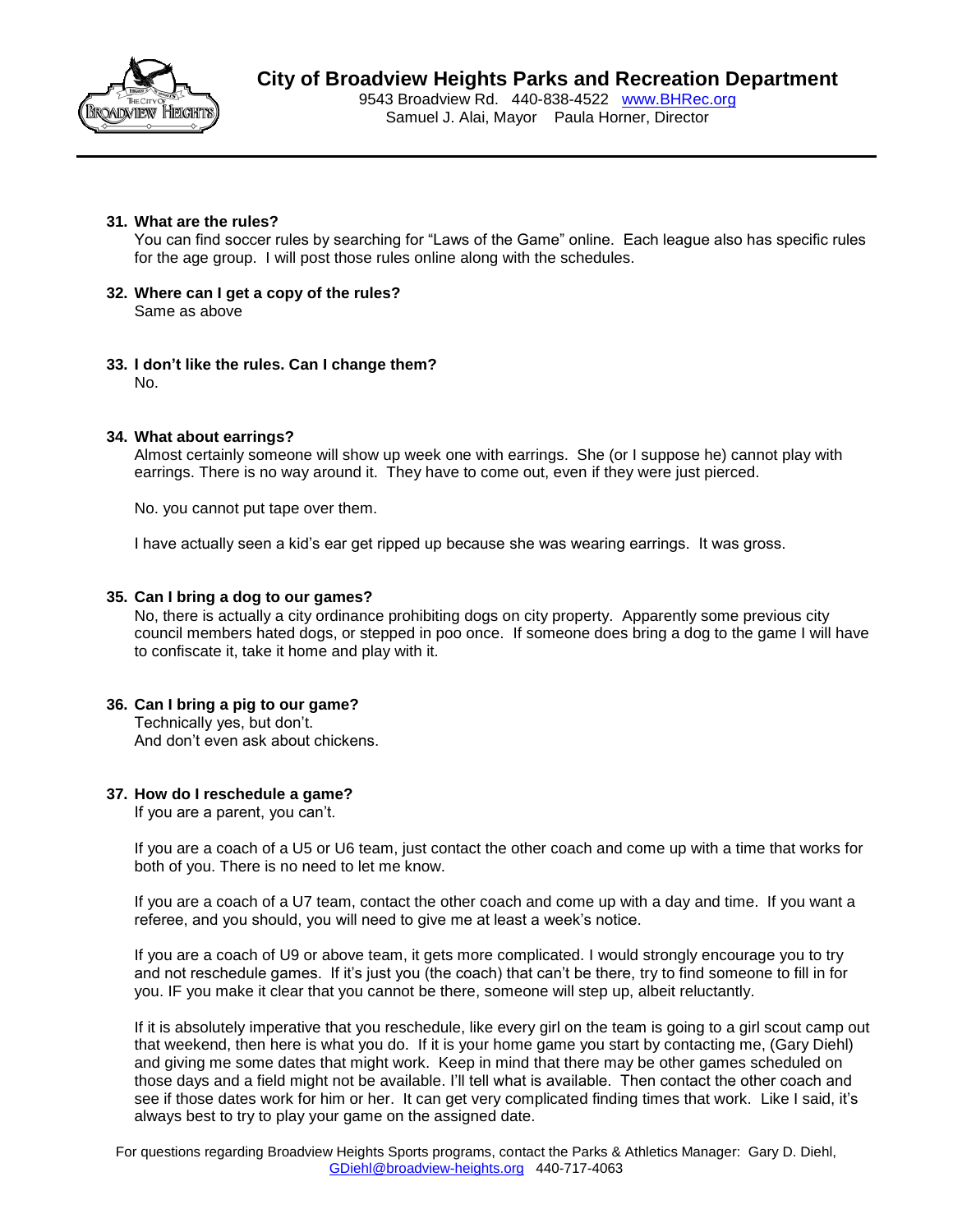

### **38. Do we keep score?**

U5-U7 we do not. And don't go there about how kids these days are a bunch of sissies and everyone gets a trophy and when I was a kid we played in bare feet on dirt fields. Their 6 years old! They don't care about winning. They care about snacks after the game. It's more the parents that care about 6 year olds "winning." Of course U9 and above leagues we keep score because when they turn 8, it's game on!

### **39. How do I report scores?**

Coaches of the U9 and above teams report scores after each game. Before the season starts, I will give you a link to a website form where you submit scores. The score of your game will not appear automatically in the standings.

### **40. How do I know if a game is cancelled because of weather?**

Soccer games are tough to call because we play in the rain and wind and heat and snow. However, if it's really bad or dangerous we will cancel games. The process however is somewhat difficult because the games take place all day Saturday and weather often changes throughout the day. So games may be cancelled in the morning and playable in the afternoon. In addition, we do not always have staff available at the fields to make the call.

If possible, we will update our rainout line with information. That number is 440-526-3996. But, it is not always possible to update the rainout line in a timely manner on Saturdays, but this is a good place to start. We are evaluating other options to notify parents but at the moment the rainout line is it.

To complicate matters, often teams will be coming to Broadview to play their away games from as far away as Macedonia. They need to be contacted if our games are cancelled hopefully before they leave.

It gets more complicated if you are playing an away game. Even if games in Broadview are cancelled, that does not mean that your game at another city is also cancelled.

All that said, we will do our best but you still may end up coming to the field to find out your game is cancelled. I know that's a hassle but sometimes that's the best we can do.

And don't call the rec center to ask about your game. They don't know.

### **41. Can coaches cancel games?**

U5 and U6 coaches can cancel their own games.

U7 and above coaches CANNOT cancel their own games. That decision must be made by me, the grounds crew or the referee. If you decide not to show for your game, we still have to pay a referee. If this happens we may decide that your game is not going to be made up and you will probably get a strongly worded email scolding you that will go in your permanent file.

### **42. What do we do if it's raining?**

That was pretty much explained above but if it's just raining, you will likely play.

### **43. Can I have an extra practice?**

Sure, look at the online practice schedule and see what is available. Just let me know so we don't have two teams showing up at the same time.

For questions regarding Broadview Heights Sports programs, contact the Parks & Athletics Manager: Gary D. Diehl, [GDiehl@broadview-heights.org](mailto:GDiehl@broadview-heights.org) 440-717-4063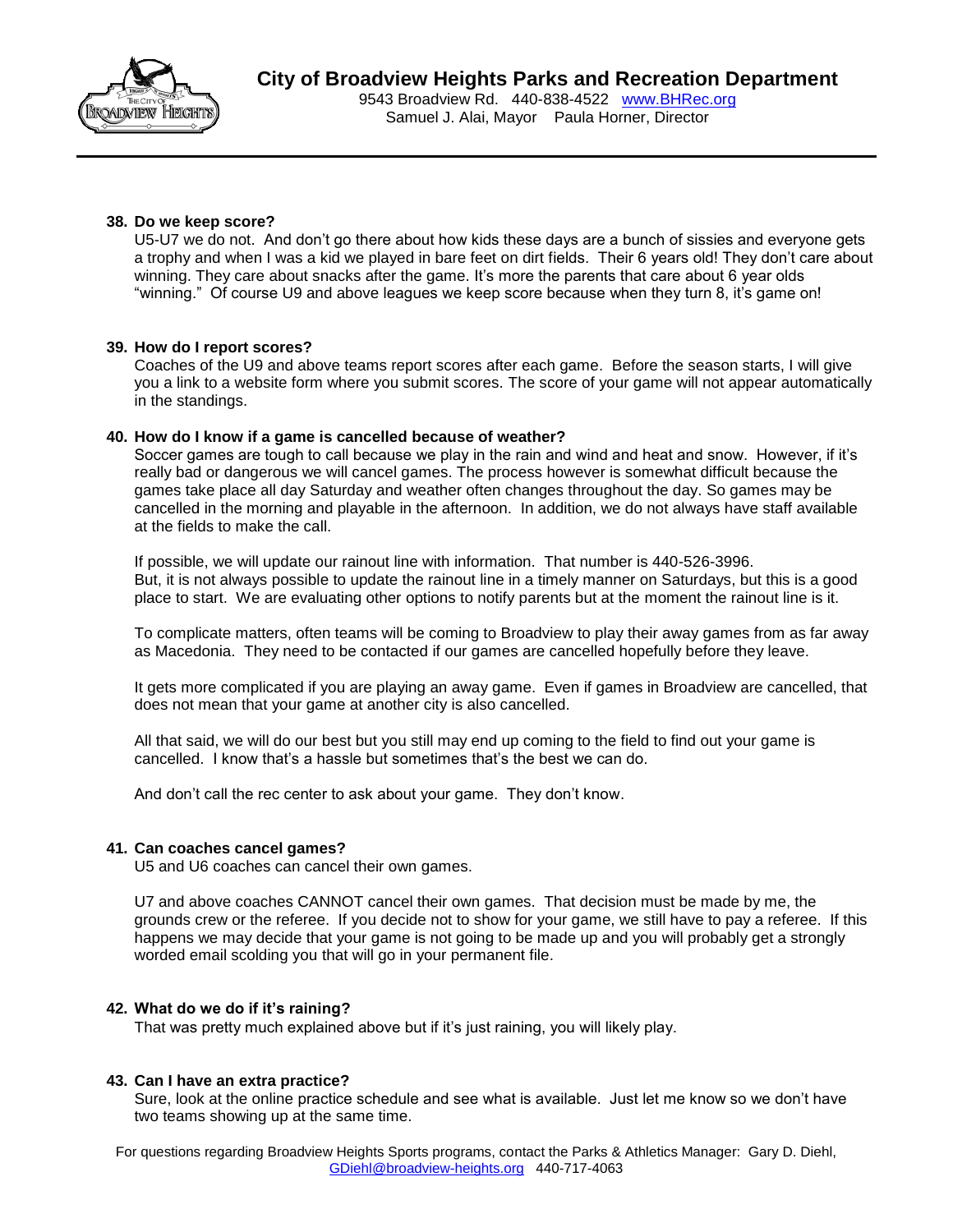

**44. I have tickets to the Cav's game or Indian's game (sorry, Guardians, geez) Saturday, can I move my game?**

No. You need to give me your tickets and I will go to the game for you.

### **45. How many players are on a side?**

U5 an U6 play 4v4 or 5v5, depending upon how many kids show up that day. You can adjust the number of players to make the teams even if you want, so you may end up playing 3v4 or 4v5 or whatever works. U7 plays 5v5 without a goalie.

U9 and U11 play 8v8.

U13 and above play 6v6

### **46. The referee is really bad. I want to yell at him. Can I?**

No. Absolutely not. It is very hard to find referees. Nationally there is a huge shortage because no one wants to get yelled at anymore. Most of our referees are kids and they WILL make mistakes. Referees make mistakes at all levels including professional games. And chances are the referee knows a lot more about the soccer rules than you do. Yelling at a 15 year old kid over a call at a recreational soccer game is stupid. Don't do it.

### **47. But the other team is playing too rough and the referee is not calling it. Someone is going to get hurt!**

Well, what you think is rough someone else might thing is just playing hard. Its subjective. Take two kids, give them a ball to chase after running at full speed, and some of them are going to bump into each other, get their feet tangled up, trip and fall. Some of the falls will look horrific. And then one or both of the kids will cry.

Someone will surely yell, "Come on ref! You gotta call that!"

Well, even if the ref did call it, the kids would still be on the ground crying. You'd still be mad. And most likely both kids will be fine once they stop crying. Do some games get out of hand? Yes. And the referees are given instruction on how to handle that. But yelling at them is not going to help.

If you are a coach and you think the game is getting too rough, take the referee aside and politely ask him or her to be more strict on the calls. Usually it's one or two players who are playing too rough and asking the referee keep an eye on them is the best way to handle that.

### **48. What is offside**

What? You want to yell at the ref about his or her calls but you don't know what off sides is? Offside is basically "cherry picking." Here is the actual rule:

The law states that a player is in an **offside** position if any of their body parts, except the hands and arms, are in the opponents' half of the pitch, and closer to the opponents' goal line than both the ball and the second-last opponent (the last opponent is usually, but not necessarily, the goalkeeper).

Said another way, a player needs to have two opposing players between him and the goal if he does not have the ball or the ball does not have two players between it and the goal. Make sense?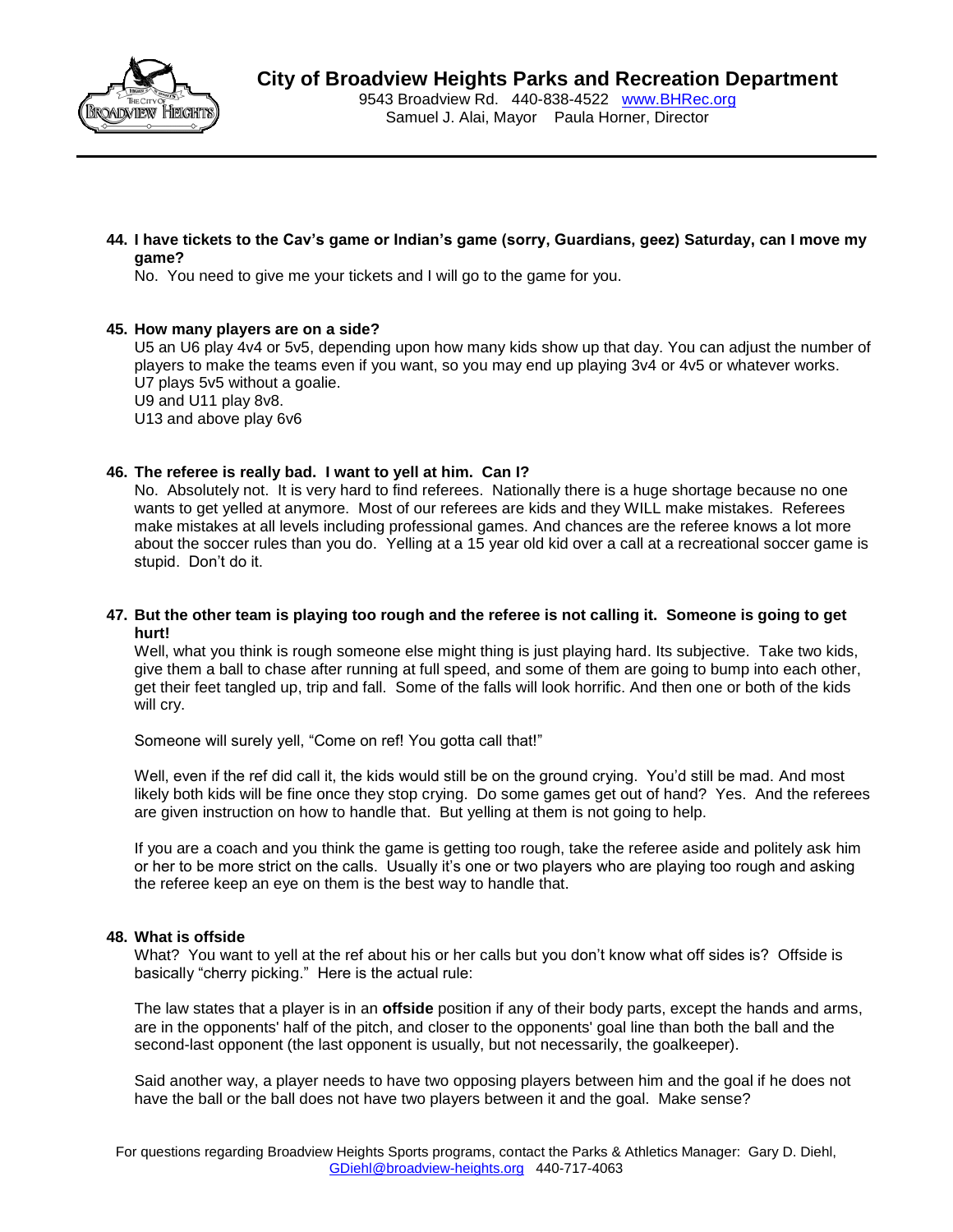

Here is a twist: A player can be in an off sides position but not be offside. They have to be involved in the play or somehow influencing the play to be called off sides.

Here is another twist: A player will be called offside at the point the ball is kicked. So the ball is kicked, then the attacking player runs offside, he is not offside if he was onside when the ball was kicked.

Or you could just watch the game and enjoy and not worry about making the referees calls.

### **49. Do we have goalies?**

U5-U7 do not. Everyone else does.

#### **50. Do we get goalie jerseys?**

The city does not provide them. Some kids like to buy their own. You can get one for the team. Or, just bring a large tee shirt to wear. The goalie needs to be in a different color that both teams. We do not provide goalie gloves either.

#### **51. Which side of the field do we stand on?**

Coaches on one side parents on the other. Generally, if there are two fields back to back coaches stand between the two fields and parents on the opposite side. No one can sit or stand by the goals or the corners of the field either. If you do, I will have to ask you to move and I hate doing that because I usually get dirty looks or nasty comments when I do. Or they ask why. And I usually don't have the patience to explain it all so I just say "Because it's a rule." And then they get all snippy and things escalate and then .... Well, just don't sit there, OK?

Make sure you tell grandma and grampa this because they are usually the ones who site there. And you know how grampa can be when you tell him to do something he doesn't want to do. Or it's the overzealous parent who thinks it's a good idea to coach his goalie son or daughter from behind the goal. It's not. Just let them play and enjoy watching. It's a rec soccer game for heaven's sakes.

#### **52. How many coaches can I have on the sideline?**

Two is normal. Three is OK. Four or more is right out.

**53. Why are we playing on a weekday? The registration said games are on the weekend. You're a liar!** Sometime there are conflicts and teams cannot play on a particular weekend. If there is an odd number of teams in the league, one team will have a bye week and will have to play a game on a weekday. I'm not a liar. As far as you know.

#### **54. What is the maximum number of players on a team?**

Double the number of players on a side minus the goalie. So: U4 and U5 max is 8 U7 max is 10 U9-U11 max is 15(yea, I know that's a lot) U13-15 max is 11. Some teams may have one more but that is only if there are extenuating circumstances.

#### **55. Why minus the goalie?**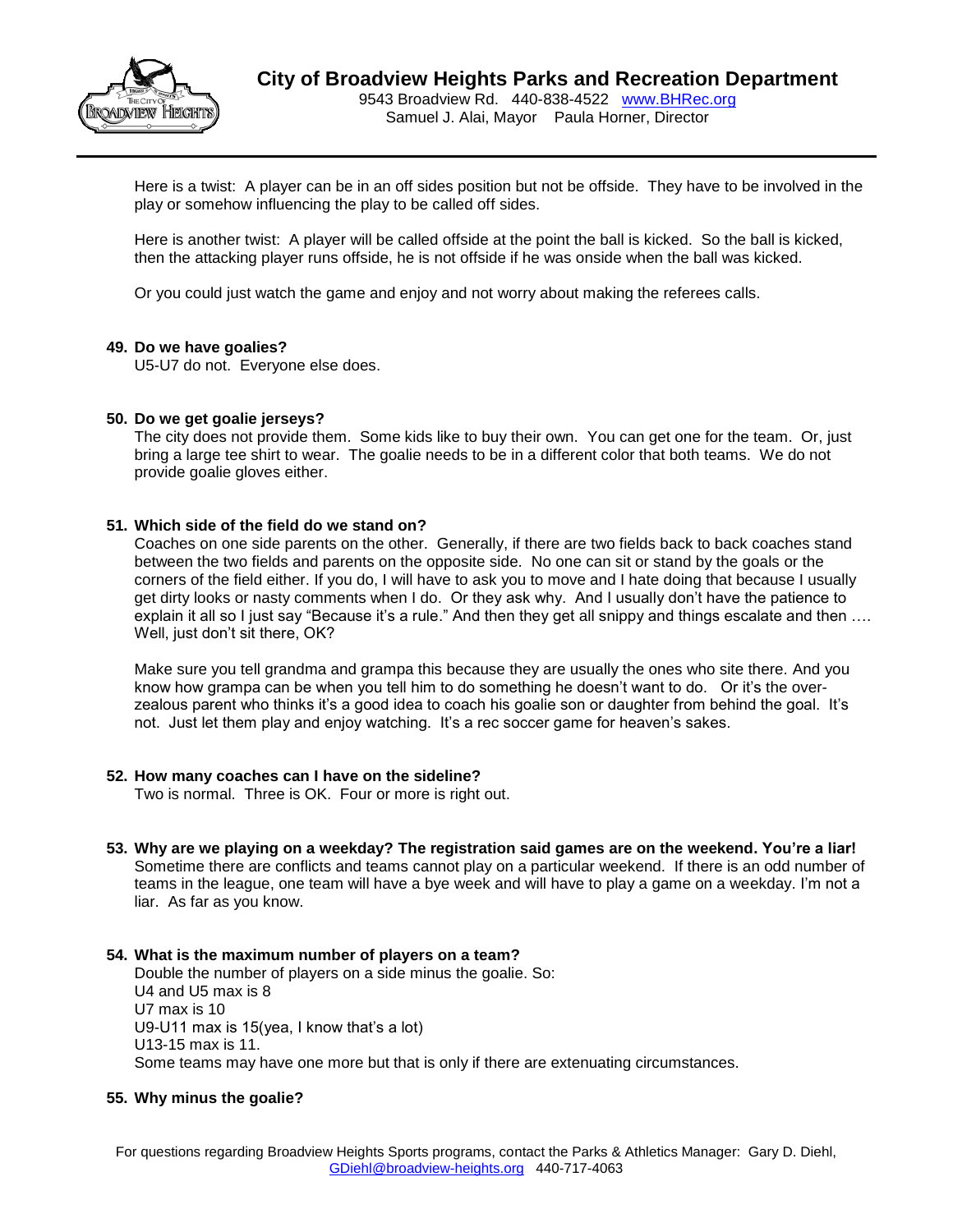

Because every player should play a minimum of half the game. Not everyone wants to play goalie so if we included the goalie in the max total someone would not be able to play at least half the game. If you want to waste your time checking the math go ahead, but that's the rule.

### **56. Do you have any indoor soccer leagues?**

Why yes we do. We have indoor league for U5 through U9 (maybe U11 if we have enough teams) that run in November and December. Don't worry, I'll inundate you with emails about it starting in October.

### **57. The fields are muddy! Who can I yell at about that?**

No one. They just get muddy.

### **58. The grass too high! Who can I yell at about that?**

Yep, it happens. Especially if we get a lot of rain and the fields are wet. They try to cut the grass on Thursdays but can't always get out there. We just have to deal with it. Yelling won't make it better.

### **59. It's raining, can we practice in the gym?**

No. We have a lot of teams, if we let one do it everyone would want to do it.

### **60. Do we practice in the rain?**

Eh, usually that is the coaches call. If it's really bad or if it will damage the fields we'll say no otherwise we'll say it's at the coaches discretion.

### **61. What is the "goal differential" rule?**

In the SRSL league the goal differential rule say that if your team wins by more than 5 goals, you lose a point in the standings. More than 6 goals you lose 2 points and so on. The idea is to keep teams from winning by an obscene number of goals. The referee will ask coaches before each game if they want to keep or waive the rule. Coaches can choose to waive the rule prior to the game in which case either team can score as many goals as they like. Both coaches must agree to waive it otherwise it stays in effect.

### **62. Why is the other team not allowed to score?**

Because of the goal differential rule above.

Coaches, if you chose to keep the goal differential rule and are on the losing end of it, do this: Take all of your defenders including your goalie and bring them up to play offense. The other team can't score so there is no need for defenders. Have the goalie stay at mid field to try and keep the ball on the other team's side of the field. Any opposing player that runs past the goalie will then be offside and you get the ball back.

If you are on the winning side, that is up 5 goals. Have your forwards and maybe your midfields just stand at midfield and do nothing until the other team scores and you can go back to playing normally.

Or waive the rule at the beginning and don't worry about it if you get beat badly. Or if you are the one doing the beating, be cool about it and stop running up the score.

Some city's team, hopefully not Broadview Heights teams, have no problem running up the score and I have seen some be total jerks about it. If that is happening to you, as frustrating as it is, please keep your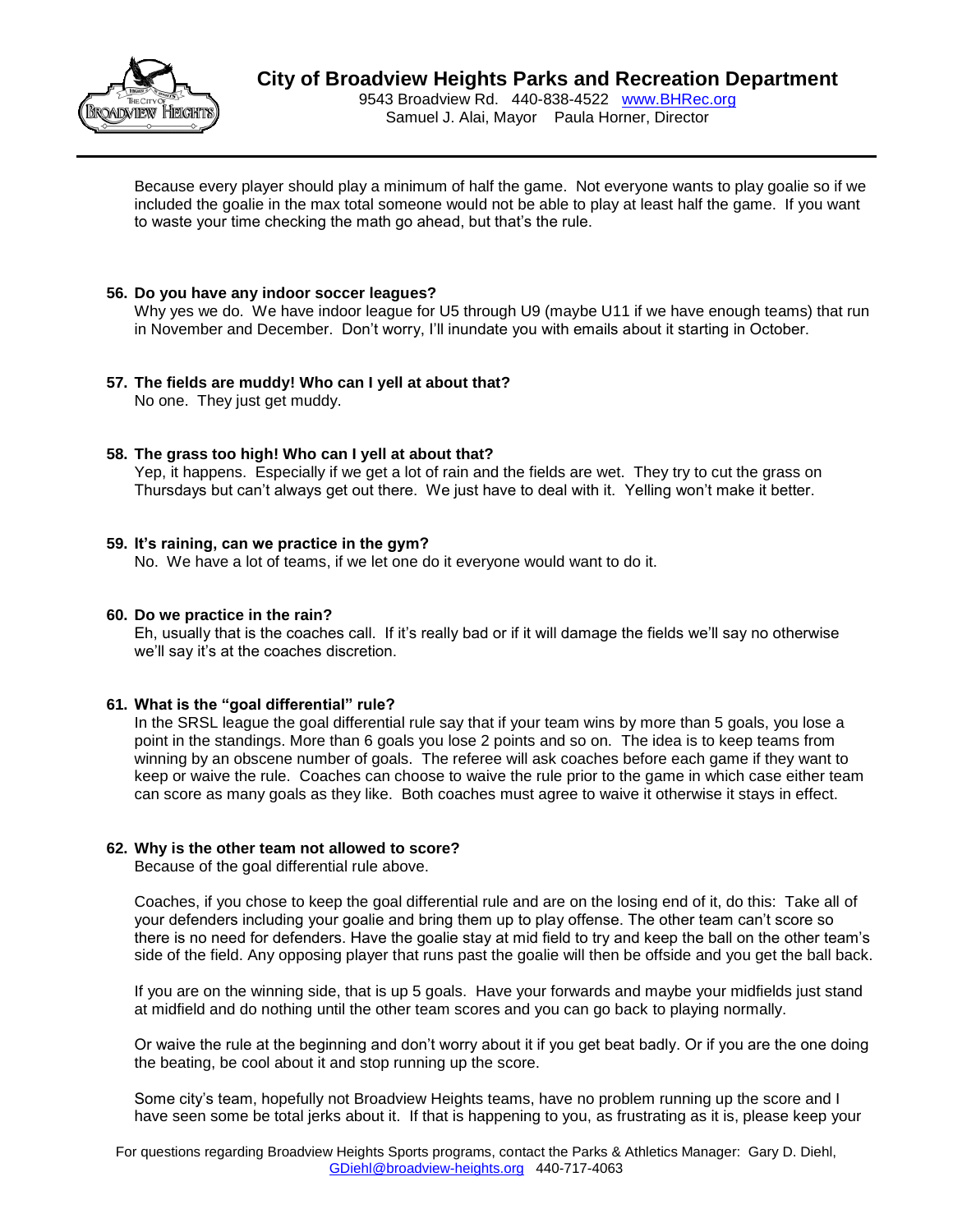

cool and don't say anything to the other coach. I know it's hard, but when you do, it NEVER ends well. After all, if they are a jerk enough to run up the score on you, do you think they care if it bothers you?

### **63. Are headers allowed?**

U13 and above only, but don't encourage it. It's a rec soccer game. Is a brain injury worth it?

### **64. What if our jerseys are the same color as our opponents?**

Ask me for pinnies. The home team has to change color if they are the same. But make sure I get them back because they're expensive. Fun Fact: Pinnie is actually short for Pinafore which is a sleeveless apron like garment.

# **65. What is Gary Diehl's home address so I can go to his house and yell at him?**

It's easier to just send me a nasty email. I have a file for them.

### **66. What if there is thunder or lightning?**

Any thunder or lightning and the games are suspended for 30 minutes beyond the last heard thunder. Generally, that means the whole game will be suspended because if you start it up 30 minutes or more after the thunder it will back up all the other games.

### **67. What if it's cold?**

In the spring it is cold sometimes. Dress warm. We've played in the snow before. Global warming or not, we still live in Northeast Ohio.

### **68. Our team lost all our games, who can I yell at about that?**

Probably me. But if you requested a bunch of friends to play together then it's on you. If you really want to yell at me about your team's record you can, but it really won't change it will it? I also have a really long, well thought out response that after hearing it you will probably say, "Huh, I guess I shouldn't have yelled at him."

### **69. Do we get trophies/medals at the end of the season?**

At the end of the spring season all U5-U7 teams get participation medals. U9 and above teams get trophies if they finished  $1<sup>st</sup>$  in their division. And don't go there about the participation medals saying "When I was a kid we didn't get participation medals, it's turning this generation into a bunch of entitled snowflakes." They're six years old! It isn't going to make or break them either way.

And remember, it's a recreational soccer league for kids. It' just for fun. Enjoy it! Thanks!